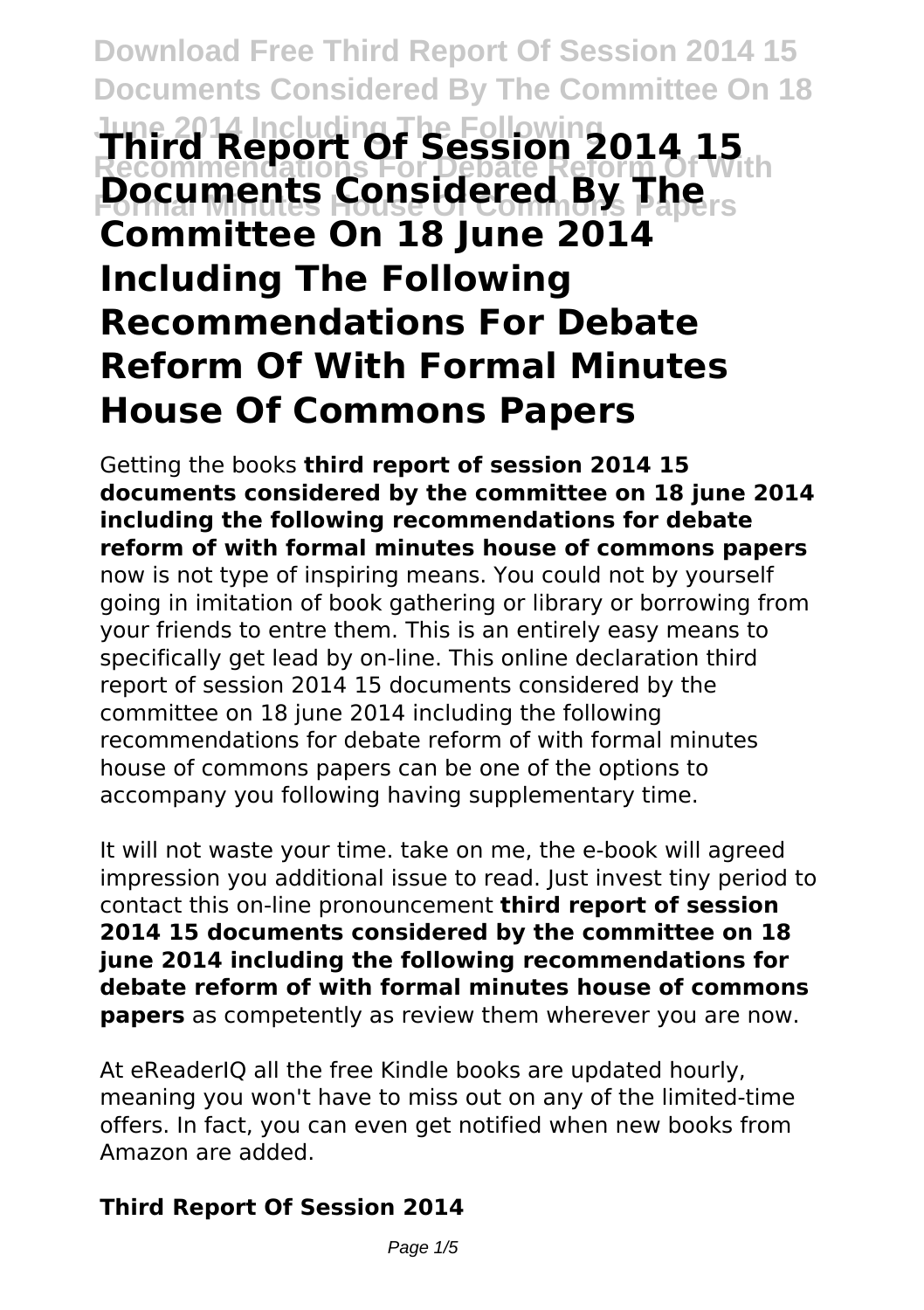## **Download Free Third Report Of Session 2014 15 Documents Considered By The Committee On 18**

Third Report of Session 2014-15. HL Paper 13 HC 332-iii. **Rublished on 2 July 2014 by authority of the House of Lords and Formal Minutes House Of Commons Papers** House of Lords House of Commons Joint Committee on Statutory the House of Commons London: The Stationery Office Limited. Instruments. Third Report of Session 2014-15.

## **Third Report of Session 2014-15**

Children's and adolescents' mental health and CAMHS Third Report of Session 2014–15 Report, together with formal minutes relating to the report Ordered by the House of Commons to be printed 28 October 2014

#### **Children's and adolescents' mental health and CAMHS**

Third Report of Session 2014–15. HC 358 INCORPORATING HC 1067, SESSION 2013-14. Published on 31 July 2014 by authority of the House of Commons London: The Stationery Office Limited £0.00. House of Commons Defence Committee. Towards the next Defence and Security Review: Part Two— NATO.

#### **Towards the next Defence and Security Review: Part Two— NATO**

(2014) House of Commons Health Committee : Children's and adolescents' mental health and CAMHS : Third Report of Session 2014–15. [ HC, 2014-2015 ] Preview. Text 342.pdf Volume/Part: 342 - Published Version Available under License Open Parliament Licence. Download (1MB) ...

#### **House of Commons Health Committee : Children's and ...**

AND THE APPROPRIATE COMMITTEES: THIRD REPORT OF SESSION 2014/2015 TSO. Paperback. Book Condition: new. BRAND NEW, Report of the Examiner of Statutory Rules to the Assembly and the Appropriate Committees: Third Report of Session 2014/2015, Northern Ireland: O@ice of the Examiner of Statutory Rules for Northern Ireland, Dated 3 October 2014.

#### **Read PDF > Report of the Examiner of Statutory Rules to ...**

Student loans: third report of session 2014-15 report, together with formal minutes relating to the report . By . Get PDF (2 MB) Publisher: The Stationery Office. Year: 2014. OAI identifier: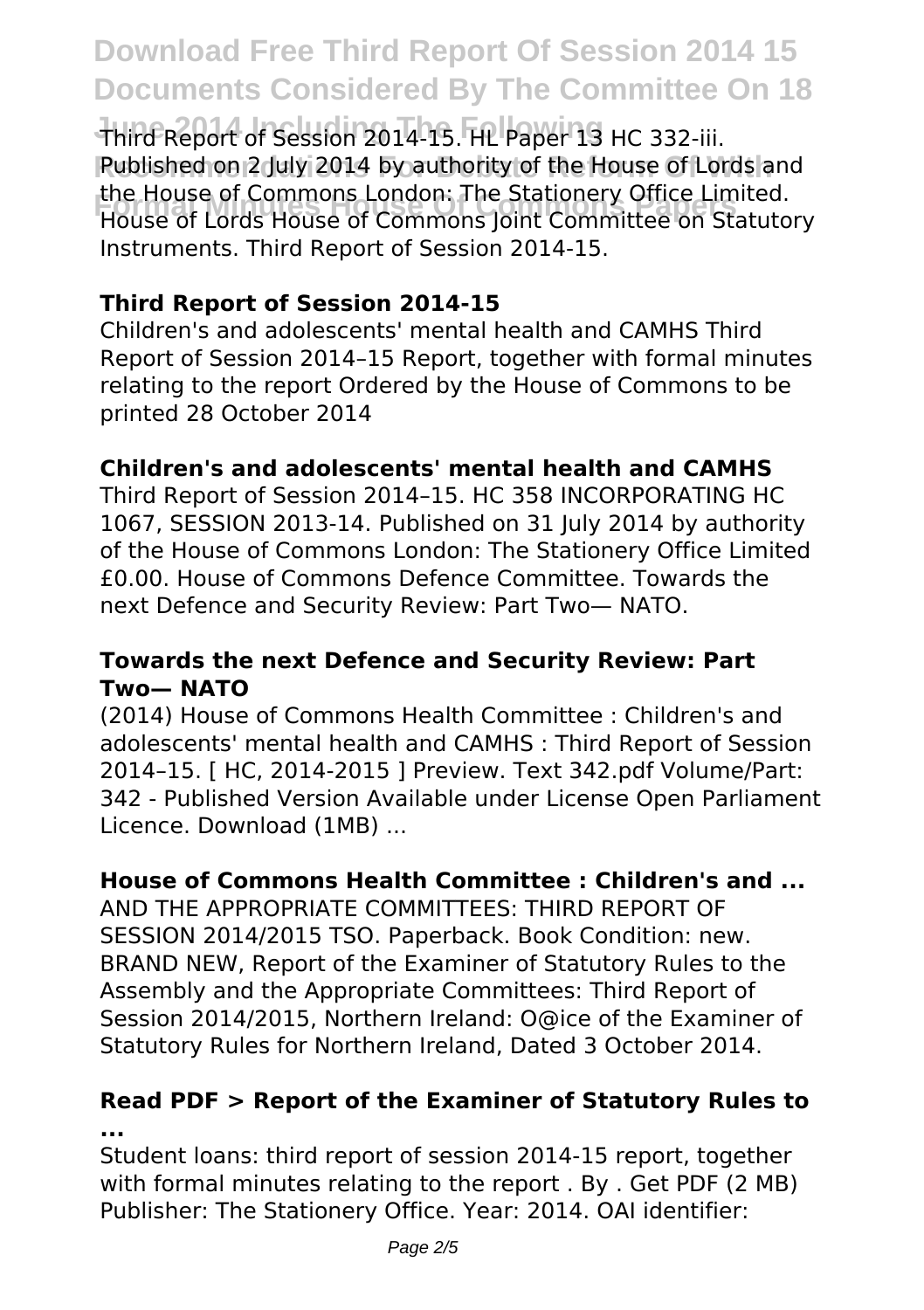## **Download Free Third Report Of Session 2014 15 Documents Considered By The Committee On 18**

oai:dera.ioe.ac.uk:21201 Provided by: Digital Education Resource **Recommendations For Debate Reform Of With** ...

**Formal Minutes House Of Commons Papers Student loans: third report of session 2014-15 report ...**

health and CAMHS: Third report of session 2014-15 . 10 . 11 Percentage of 15-year-olds reporting low life satisfaction (2014/15) 12 Inequalities in reporting low life satisfaction (2014/15) Source: fingertips.phe.org.uk Better Similar Worse Compared to England. 13

### **Mental health of children in England**

Health Committee - Third Report. Children's and adolescents' mental health and CAMHS. Here you can browse the report together with the Proceedings of the Committee. The published report was ordered by the House of Commons to be printed 28 October 2014. Contents.

#### **Health Committee - Third Report**

ILC Report, A/72/10, 2017, chap. VIII, paras. 142–210 See the website of the Sixth Committee of the General Assembly and the topical summary of debate in the Sixth Committee (); Report of the International Law Commission on the work of its seventieth session, 30 April–1 June and 2 July–10 August 2018 . The Commission had before it the third report of the Special Rapporteur (A/CN.4/714 ...

#### **Peremptory norms of general international law (Jus cogens ...**

Third Report of Session 2016–17 Report, together with formal minutes relating to the report Ordered by the House of Commons to be printed 15 June 2016. Home Affairs Committee ... • In 2014–15, there were 456 prosecutions of sex workers for loitering and soliciting.

#### **House of Commons Home Affairs Committee**

Methods of work of the Third Committee: Report of the Chair of the Third Committee to be presented orally to the Ad Hoc Working Group on the Revitalization of the General Assembly - A/C.3/68/CRP.1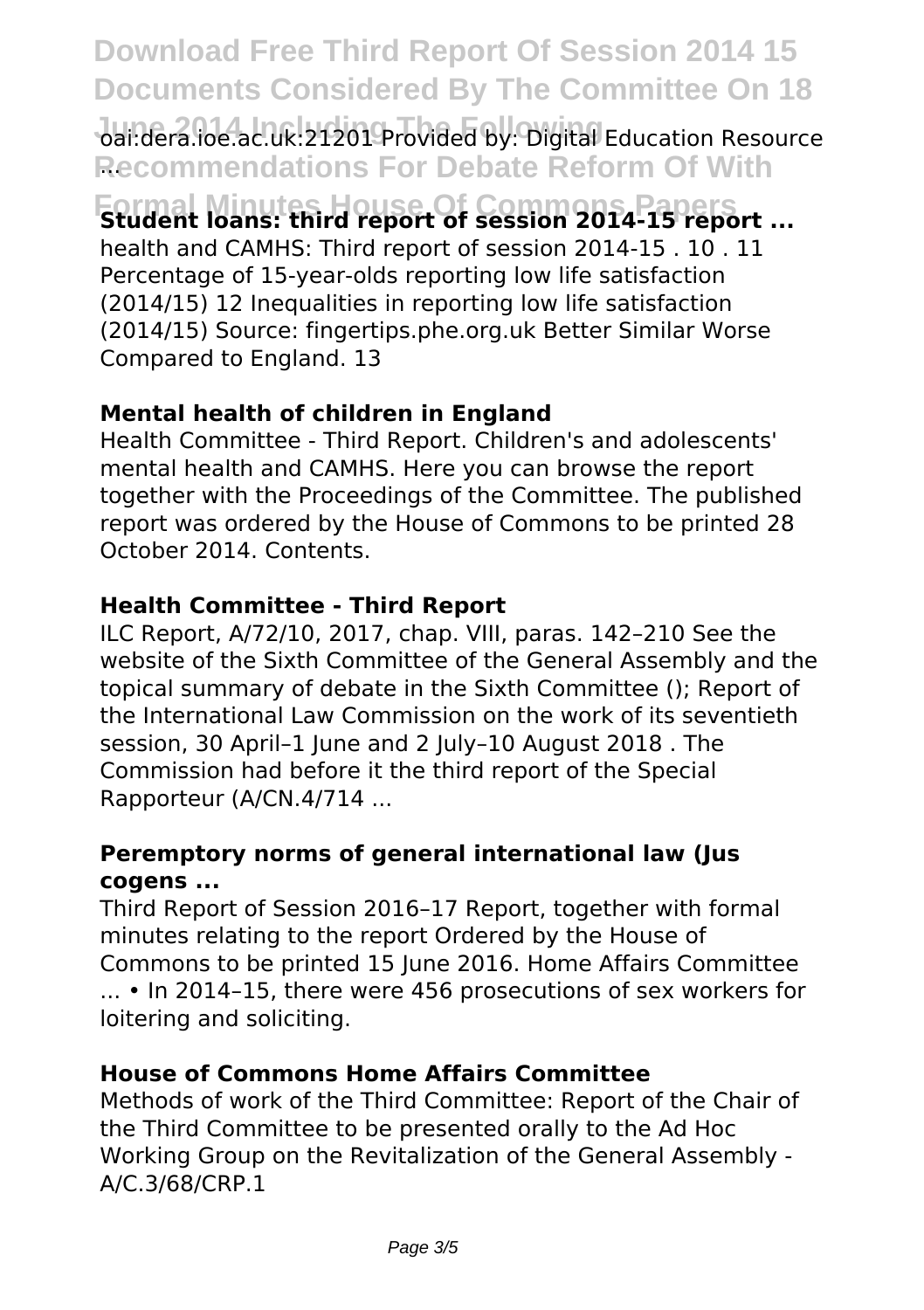## **Download Free Third Report Of Session 2014 15 Documents Considered By The Committee On 18**

**June 2014 Including The Following UN General Assembly - Third Committee - Social ...** Committee Fourth Report of session 2014-15 Complaints and **Formal Minutes House Of Commons Papers** of Commons Health Select Committee published the Fourth Raising Concerns Introduction On 21st January 2015, the House Report of Session 2014 – 2015 in respect of Complaints and Raising Concerns. The report followed an inquiry by the Health Select Committee into the current system for

### **Government response to the House of Commons Health Select ...**

First to the Fifty Third reports from the Committee of Public Accounts Session 2014-15. 30th Report: Managing and replacing the Aspire contract 35th Report: Financial sustainability of NHS bodies 37th Report: Planning for the Better Care Fund 41st Report: Financial support for students at alternative higher providers

## **Cm 9091 Treasury Minutes - Government responses on 30th ...**

Finance Committee, 3rd Report, 2014 (Session 4) 3 there may be perceived unfairness to compliant taxpayers who continue to meet their liabilities as intended by the law; and tax avoidance can undermine public confidence in the tax system and lead to reduced rates of compliance." 11.

### **Finance Committee 3rd Report, 2014 (Session 4) Stage 1 ...**

13. Twenty Third Report of Session 2014-15. Cabinet Office (Crown Commercial Service) Transforming Contract Management. The private sector delivers complex services on behalf of the public sector,...

### **Treasury Minutes - Government responses on the Eighteenth ...**

During each session, 14 countries will be reviewed, therefore 42 countries per year and 193 countries, i.e. the entire UN membership, by the end of each UPR cycle. On 17 June 2011, the Human Rights Council adopted decision 17/119, which includes a calendar detailing the order for the UN Member States to be considered during the second and ...